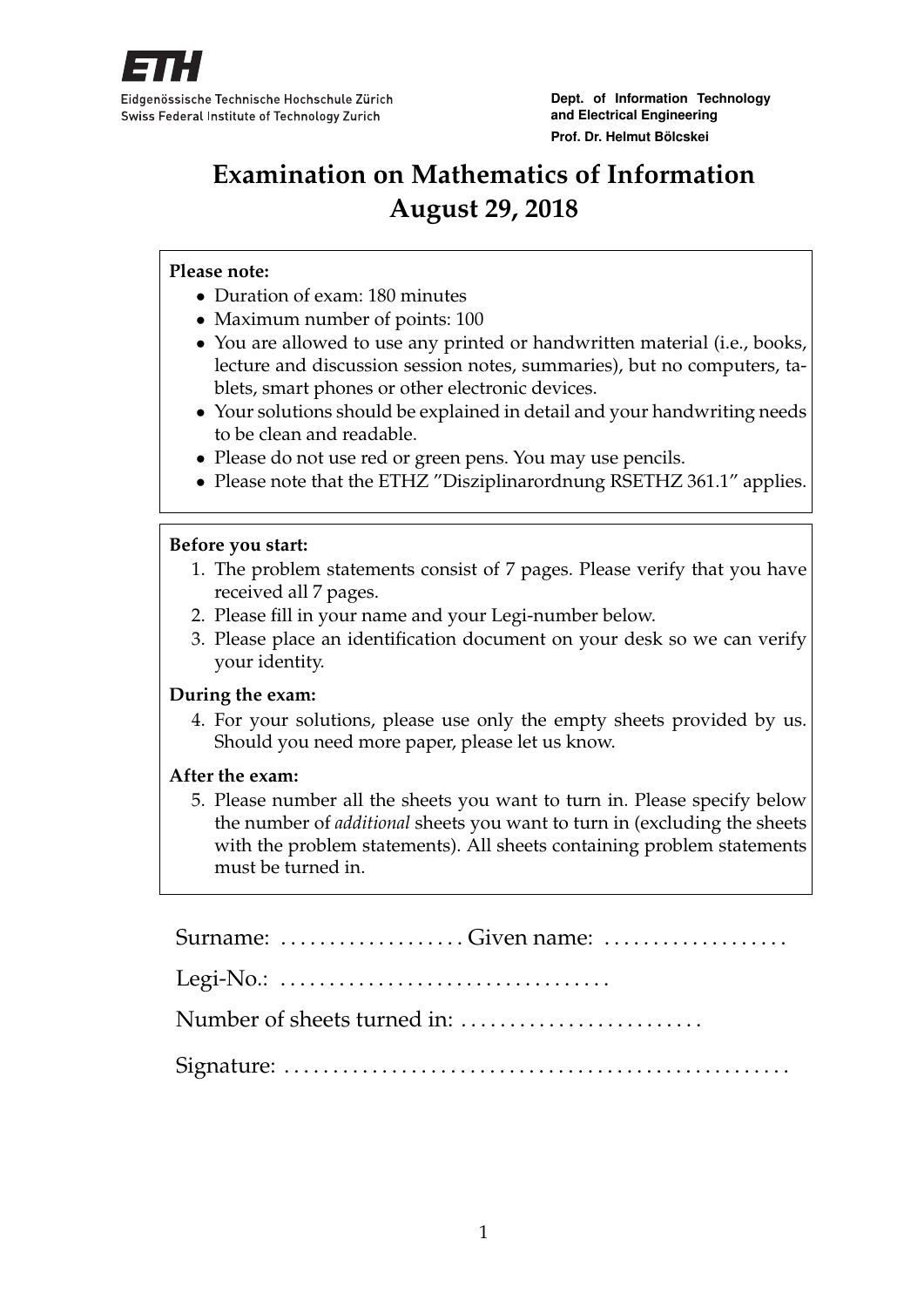### 1. **Problem 1**

The Hilbert space  $L^2(\mathbb{R}^2)$  consists of all  $F: \mathbb{R}^2 \to \mathbb{C}$  such that  $||F||_{L^2(\mathbb{R}^2)} < \infty$ , where

$$
||F||_{L^{2}(\mathbb{R}^{2})}^{2} = \int_{\mathbb{R}^{2}} |F(x, y)|^{2} dx dy = \int_{\mathbb{R}^{2}} |F(x, y)|^{2} dy dx.
$$

- (a) Write down the definition of a unitary operator on a general Hilbert space.
- (b) Let  $f, g \in L^2(\mathbb{R})$ . We define the short-time Fourier transform  $V_g f : \mathbb{R}^2 \to \mathbb{C}$  of f with respect to window  $q$  by

$$
(V_g f)(x,\omega) = \int_{\mathbb{R}} f(t) \overline{g(t-x)} e^{-2\pi i \omega t} dt.
$$

Consider the following two transformations:

(i) The asymmetric coordinate transform  $\mathcal{T}_a$  is defined for a function  $F:\mathbb{R}^2\to\mathbb{C}$  by

$$
\mathcal{T}_a F(x, y) = F(y, y - x).
$$

Show that  $\mathcal{T}_a$  is a unitary operator on  $L^2(\mathbb{R}^2)$ .

[Hint: First show that  $\mathcal{T}_a$  maps  $L^2(\mathbb{R}^2)$  functions to  $L^2(\mathbb{R}^2)$  functions, and then compute the adjoint  $\mathcal{T}_a^*$  explicitly.]

(ii) The partial Fourier transform  $\mathcal{F}_2 : L^2(\mathbb{R}^2) \to L^2(\mathbb{R}^2)$  is the unique bounded linear operator on  $L^2(\mathbb{R}^2)$  with the following property: Whenever  $F \in L^2(\mathbb{R}^2)$  is such that  $F(x, \cdot) \in L^1(\mathbb{R})$  for all  $x \in \mathbb{R}$ , meaning that

$$
\int_{\mathbb{R}} |F(x, y)| \, \mathrm{d}y < \infty \quad \text{for all } x \in \mathbb{R},
$$

 $\mathcal{F}_2F$  is given by the formula

$$
(\mathcal{F}_2 F)(x,\omega) = \int_{\mathbb{R}} F(x,t)e^{-2\pi i \omega t} \mathrm{d}t, \quad \text{for all } (x,\omega) \in \mathbb{R}^2. \tag{1}
$$

You may use—without proof—the fact that  $\mathcal{F}_2$  is a unitary operator. Show carefully that

$$
V_g f = \mathcal{F}_2 \mathcal{T}_a(f \otimes \overline{g}) \quad \text{for all } f, g \in L^2(\mathbb{R}), \tag{2}
$$

where for two functions  $h_1, h_2 : \mathbb{R} \to \mathbb{C}$  we write  $h_1 \otimes h_2$  to denote the function  $(h_1 \otimes h_2)(x, y) = h_1(x)h_2(y).$ 

[Please note that if you want to use (1) to compute  $\mathcal{F}_2F$  for a function  $F \in L^2(\mathbb{R}^2)$ , you first have to verify that F satisfies the additional assumption that  $F(x, \cdot) \in L^1(\mathbb{R})$  for all  $x \in \mathbb{R}$ .

(c) Using (2) deduce that  $V_g f \in L^2(\mathbb{R}^2)$  for all  $f, g \in L^2(\mathbb{R})$ , and that

$$
\langle V_{g_1} f_1, V_{g_2} f_2 \rangle = \langle f_1, f_2 \rangle \overline{\langle g_1, g_2 \rangle}, \quad \text{for all } f_1, f_2, g_1, g_2 \in L^2(\mathbb{R}). \tag{3}
$$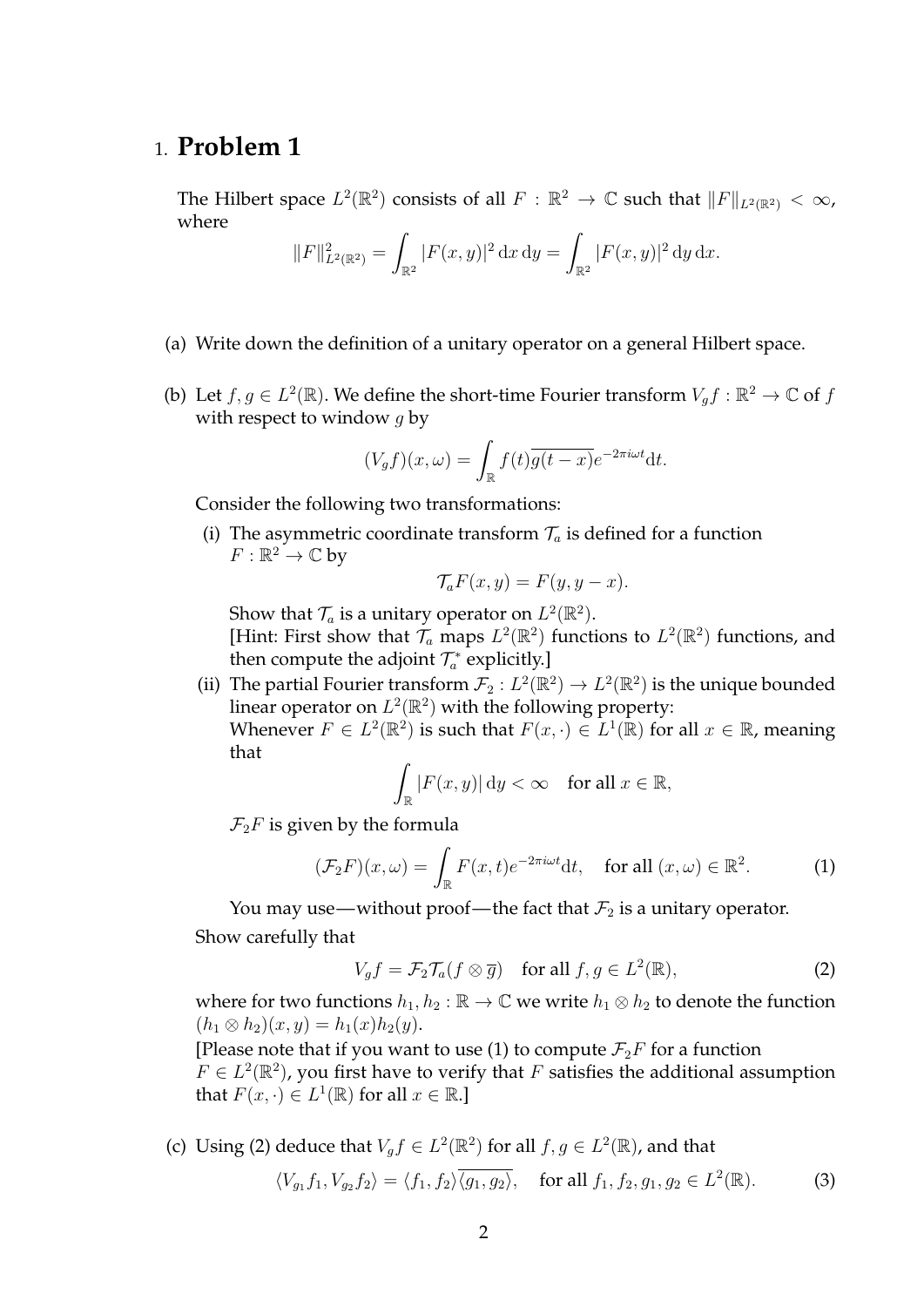# **Problem 2**

A multiresolution approximation is an increasing sequence  $\{V_j\}_{j\in\mathbb{Z}}$  of closed linear subspaces of  $L^{\widehat{2}}(\overline{\mathbb{R}})$  such that

- (I)  $\bigcap_{j\in\mathbb{Z}}V_j=\{0\}$  and  $\bigcup_{j\in\mathbb{Z}}V_j$  is dense in  $L^2(\mathbb{R})$ ,
- (II) for all  $f \in L^2(\mathbb{R})$  and  $j \in \mathbb{Z}$ ,  $f \in V_j \iff f(2 \cdot) \in V_{j+1}$ ,
- (III) for all  $f \in L^2(\mathbb{R})$  and  $k \in \mathbb{Z}$ ,  $f \in V_0 \iff f(\cdot k) \in V_0$ ,
- (IV) there exists a function  $\varphi \in V_0$  such that  $\{\varphi(\cdot k) : k \in \mathbb{Z}\}\)$  is a Riesz basis of the space  $V_0$ .

Let  $\varphi \in L^2(\mathbb{R})$  be given in the Fourier domain by

$$
\hat{\varphi}(\xi) = \begin{cases} 1, & |\xi| \le \frac{1}{3} \\ \cos(\frac{\pi}{2}\nu(3|\xi|-1)), & \frac{1}{3} < |\xi| \le \frac{2}{3} \\ 0, & \text{otherwise} \end{cases}
$$

where

$$
\nu(x) = \begin{cases} 0, & x < 0 \\ x, & 0 \le x < 1 \\ 1, & 1 \le x \end{cases}.
$$

- (a) (i) Sketch  $\hat{\varphi}$  on the interval  $[-1, 1]$ .
	- (ii) Show that  $\{\varphi(\cdot k) : k \in \mathbb{Z}\}$  is an orthonormal system, that is

$$
\langle \varphi(\cdot - k), \varphi(\cdot - l) \rangle = \begin{cases} 0, & k \neq l \\ 1, & k = l \end{cases}
$$
 for all  $k, l \in \mathbb{Z}$ .

You may use — without proof — the fact that, for any given  $g \in L^2(\mathbb{R})$ , we have that  $\{g(\cdot - k) : k \in \mathbb{Z}\}$  is an orthonormal system if and only if  $\sum_{n\in\mathbb{Z}}|\hat{g}(\xi+n)|^2=1$ , for all  $\xi\in\mathbb{R}$ .

- (b) Define  $V_0$  to be the closure of span $\{\varphi(\cdot k) : k \in \mathbb{Z}\}\)$ , and let  $V_j = \{ f(2^{j} \cdot) : f \in V_0 \}$  for  $j \in \mathbb{Z}$ .
	- (i) Let  $P_{V_j}$  denote the orthogonal projection onto  $V_j$ . You may use without proof—that  $\{\varphi_{j,k}:=2^{\frac{j}{2}}\varphi(2^j\cdot-k):k\in\mathbb{Z}\}$  is an orthonormal basis for  $V_j,$ and that  $\|P_{V_j}f\|_{L^2(\mathbb{R})}$  is given by the following expression:

$$
||P_{V_j}f||_{L^2(\mathbb{R})}^2 = \sum_{k \in \mathbb{Z}} \left| \int_{\mathbb{R}} f(x) \overline{\varphi_{j,k}(x)} dx \right|^2, \quad \text{for all } f \in L^2(\mathbb{R}). \tag{4}
$$

By applying the Plancherel identity to (4) show that

$$
||P_{V_j}f||_{L^2(\mathbb{R})}^2 + ||P_{V_j}(f(\cdot - 2^{-(j+1)}))||_{L^2(\mathbb{R})}^2 = 2||\hat{\varphi}(2^{-j} \cdot)\hat{f}||_{L^2(\mathbb{R})}^2, \tag{5}
$$

for all  $j \in \mathbb{Z}$  and  $f \in L^2(\mathbb{R})$ .

[Hint: The Plancherel identity states that for any two functions  $h_1, h_2 \in$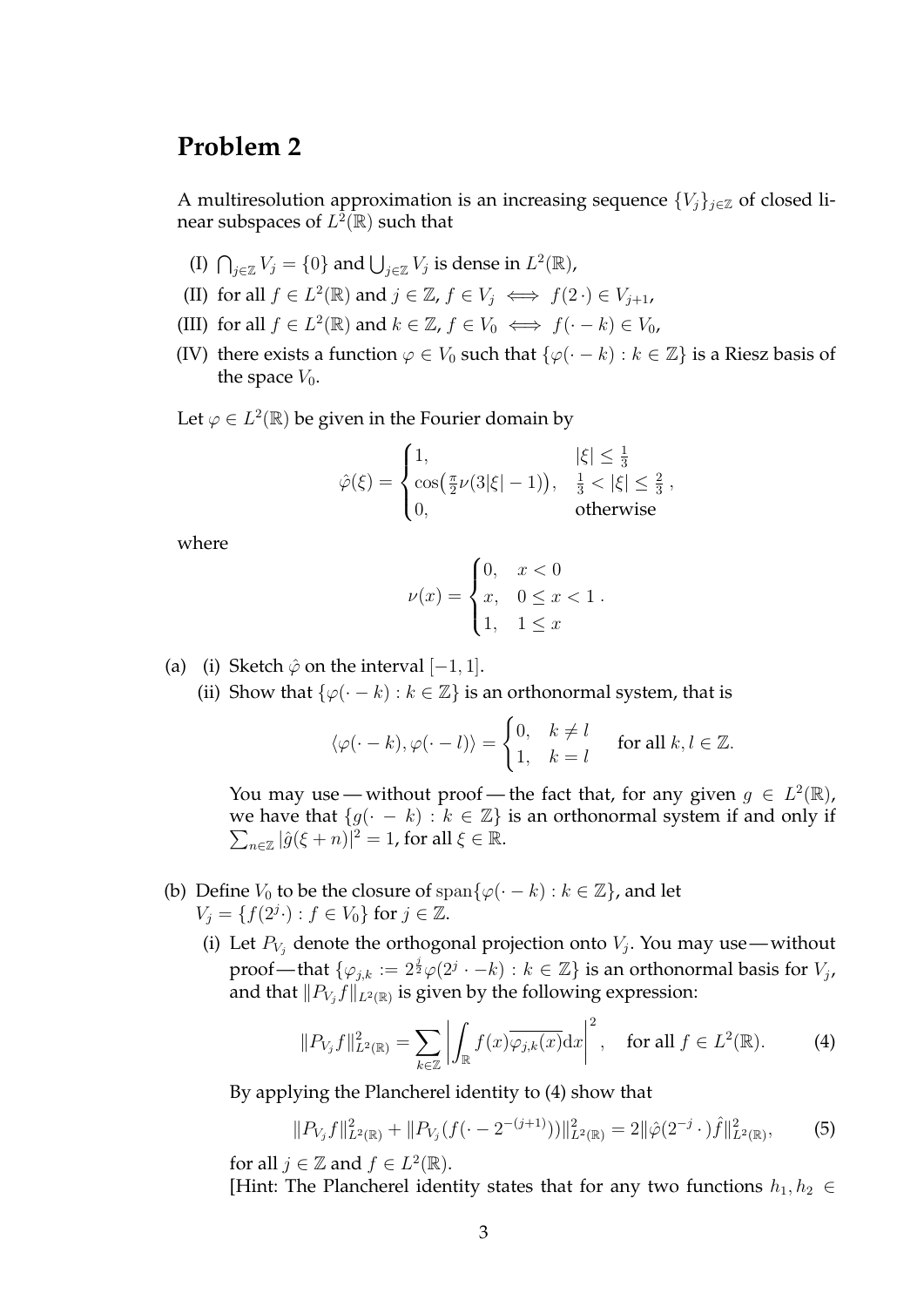$L^2(\mathbb{R})$  we have  $\langle h_1, h_2 \rangle = \langle \hat{h}_1, \hat{h}_2 \rangle$ . After applying this identity, combine the expression you obtain into one sum. Then reinterpret the resulting expression as an expansion in

$$
\mathcal{E} = \{e_m(\xi) = 2^{-\frac{j+1}{2}} e^{\frac{-2\pi i \xi m}{2^{j+1}}} : m \in \mathbb{Z}\}.
$$

For this you will need to use the fact that  $\hat{\varphi}$  is zero outside a finite interval to replace the limits of the integrals accordingly. You may use— without proof—that  ${\cal E}$  is an orthonormal basis for  $L^2([-2^j,2^j])$ . ]

(ii) For the remainder of the question you may use—without proof— that

$$
\lim_{j \to \infty} \|\hat{f} - \hat{\varphi}(2^{-j} \cdot)\hat{f}\|_{L^2(\mathbb{R})} = 0, \text{ and}
$$

$$
\lim_{j \to -\infty} \|\hat{\varphi}(2^{-j} \cdot)\hat{f}\|_{L^2(\mathbb{R})} = 0,
$$

for any  $f \in L^2(\mathbb{R})$ . Use these facts together with (5) to show that

$$
\lim_{j \to \infty} ||P_{V_j} f||_{L^2(\mathbb{R})} = ||f||_{L^2(\mathbb{R})}.
$$

Deduce that  $\lim_{j\to\infty} ||f - P_{V_j}f||_{L^2(\mathbb{R})} = 0.$ [Hint: Recall the following facts, which you may use without proof, about orthonormal projections:  $P_{V_j}^2 = P_{V_j}$ ,  $P_{V_j}^* = P_{V_j}$ , and  $||P_{V_j}g||_{L^2(\mathbb{R})} \le ||g||_{L^2(\mathbb{R})}$ , for all  $g \in L^2(\mathbb{R})$ .]

- (iii) Use (5) to show that  $\lim_{j\to-\infty} ||P_{V_j}f||_{L^2(\mathbb{R})} = 0.$
- (c) Use the results you have obtained so far to prove that  $\{V_j\}_{j\in\mathbb{Z}}$  defined in (b) is a multiresolution approximation of  $L^2(\mathbb{R})$ . [Hint: Use (b)(ii) and (b)(iii) to prove item (I) in the definition of a multiresolution approximation. To show that  $\bigcup_{j\in\mathbb{Z}}V_j$  is dense in  $L^2(\mathbb{R})$ , it suffices to establish that for any  $\epsilon > 0$ , there exist a  $j \in \mathbb{Z}$  and a function  $\tilde{f} \in V_j$ , such that  $||f - \tilde{f}||_{L^2(\mathbb{R})} < \epsilon$ . To show this you can use  $\lim_{j \to \infty} ||f - P_{V_j}f||_{L^2(\mathbb{R})} = 0$ .]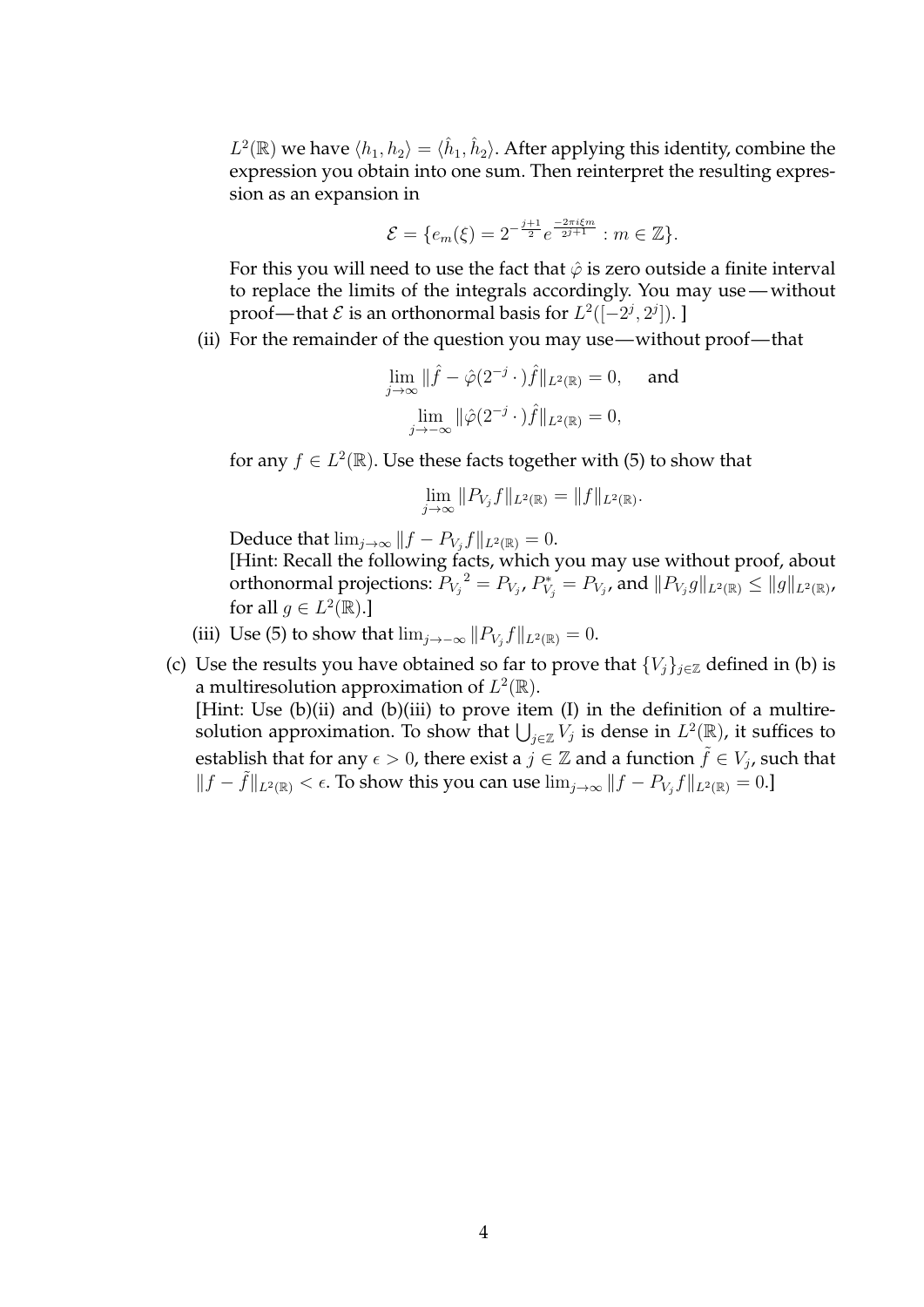### **Problem 3**

For this problem we use the two-indices notation  $f_{x,y}$  to denote time-frequency shifts, that is, if  $f : \mathbb{R} \to \mathbb{C}$  is a function and  $x, y \in \mathbb{R}$ , then we shall write  $f_{x,y}(t) = e^{2\pi i y t} f(t-x).$ 

You may use—without proof—that for all  $f, h \in L^2(\mathbb{R})$  the function  $(x, y) \mapsto \langle f, h_{x,y} \rangle$  is an  $L^2(\mathbb{R}^2)$  function, that is

$$
\int_{\mathbb{R}^2} |\langle f, h_{x,y} \rangle|^2 \, \mathrm{d}x \, \mathrm{d}y < \infty.
$$

Furthermore, you may also use—without proof— the following identity:

$$
\int_{\mathbb{R}^2} \langle f, g_{x,y} \rangle \overline{\langle u, v_{x,y} \rangle} \, dx \, dy = \langle f, u \rangle \overline{\langle g, v \rangle} \quad \text{for all } f, g, u, v \in L^2(\mathbb{R}). \tag{IR}
$$

(a) Consider a Weyl-Heisenberg system  $\mathcal{G} = \{g_{mT,nF}\}_{m,n \in \mathbb{Z}}$  with time-frequency parameters  $T > 0$  and  $F > 0$ . Assume that  $\mathcal G$  is a frame for  $L^2(\mathbb R)$ . Let S be the corresponding frame operator and  $\tilde{g} = \mathbb{S}^{-1}g$  the canonical dual function. We know that  $\mathcal{G} = \{\tilde{g}_{mT,nF}\}_{m,n\in\mathbb{Z}}$  is the canonical dual frame to  $\mathcal{G}$ , and that the following reconstruction formula holds:

$$
f = \sum_{m,n \in \mathbb{Z}} \langle f, \tilde{g}_{mT,nF} \rangle g_{mT,nF} \quad \text{for all } f \in L^2(\mathbb{R}).
$$

Using this reconstruction formula, prove that

$$
\langle f, h \rangle = \sum_{m,n \in \mathbb{Z}} \langle f, \tilde{g}_{mT+x,nF+y} \rangle \langle g_{mT+x,nF+y}, h \rangle \tag{6}
$$

for all  $f, h \in L^2(\mathbb{R})$  and all  $x, y \in \mathbb{R}$ . [Hint: Expand  $f_{-x,-y}$  using the reconstruction formula, and then take the inner product of both sides with  $h_{-x,-y}$ .]

(b) By integrating both sides of (6) over  $(x, y) \in [0, T) \times [0, F)$  for a fixed pair of functions f and h, show that  $\langle q, \tilde{q} \rangle = TF$ . Justify the validity of any manipulations you do by verifying the following absolute convergence property:

$$
\sum_{m,n\in\mathbb{Z}}\int_0^F\int_0^T|\langle f,\tilde{g}_{mT+x,nF+y}\rangle\langle g_{mT+x,nF+y},h\rangle|\,\mathrm{d}x\,\mathrm{d}y<\infty.
$$

[Hint: For both calculations, rewrite the resulting expression as an integral over  $\mathbb{R}^2$  which does not involve infinite summation.]

(c) Assume the following result from the lectures without proof:

**Lemma.** *Denote by* K *a* countable index set. Let  $\{h_k\}_{k\in\mathcal{K}}$  be a frame for a Hilbert space H and  $\{\tilde{h}_k\}_{k\in\mathcal{K}}$  its canonical dual frame. For a fixed  $z\,\in\,\mathcal{H}$ , let  $c_k\,=\,\langle z,\tilde{h}_k\rangle$  so that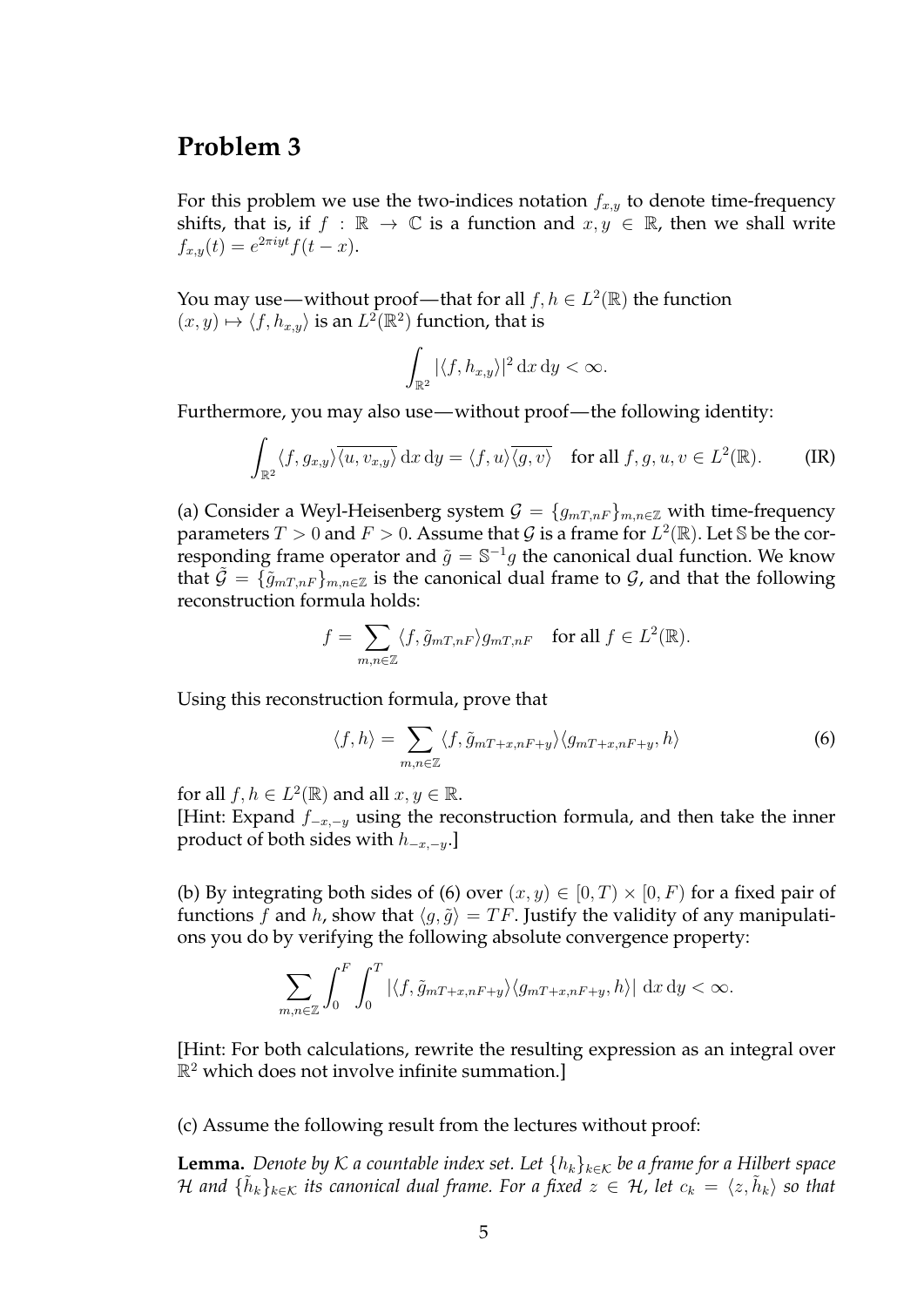$z=\sum_{k\in\mathcal{K}}c_kh_k.$  If it is possible to find scalars  $\{a_k\}_{k\in\mathcal{K}}$  such that  $z=\sum_{k\in\mathcal{K}}a_kh_k$ , then *we must have*

$$
\sum_{k \in \mathcal{K}} |a_k|^2 = \sum_{k \in \mathcal{K}} |c_k|^2 + \sum_{k \in \mathcal{K}} |c_k - a_k|^2.
$$

Find two distinct sets  $\{a_{m,n}\}_{m,n\in\mathbb{Z}}$  such that  $g=\sum_{m,n\in\mathcal{K}}a_{m,n}g_{mT,nF}$ , and then use the Lemma to deduce that  $TF \leq 1$ .